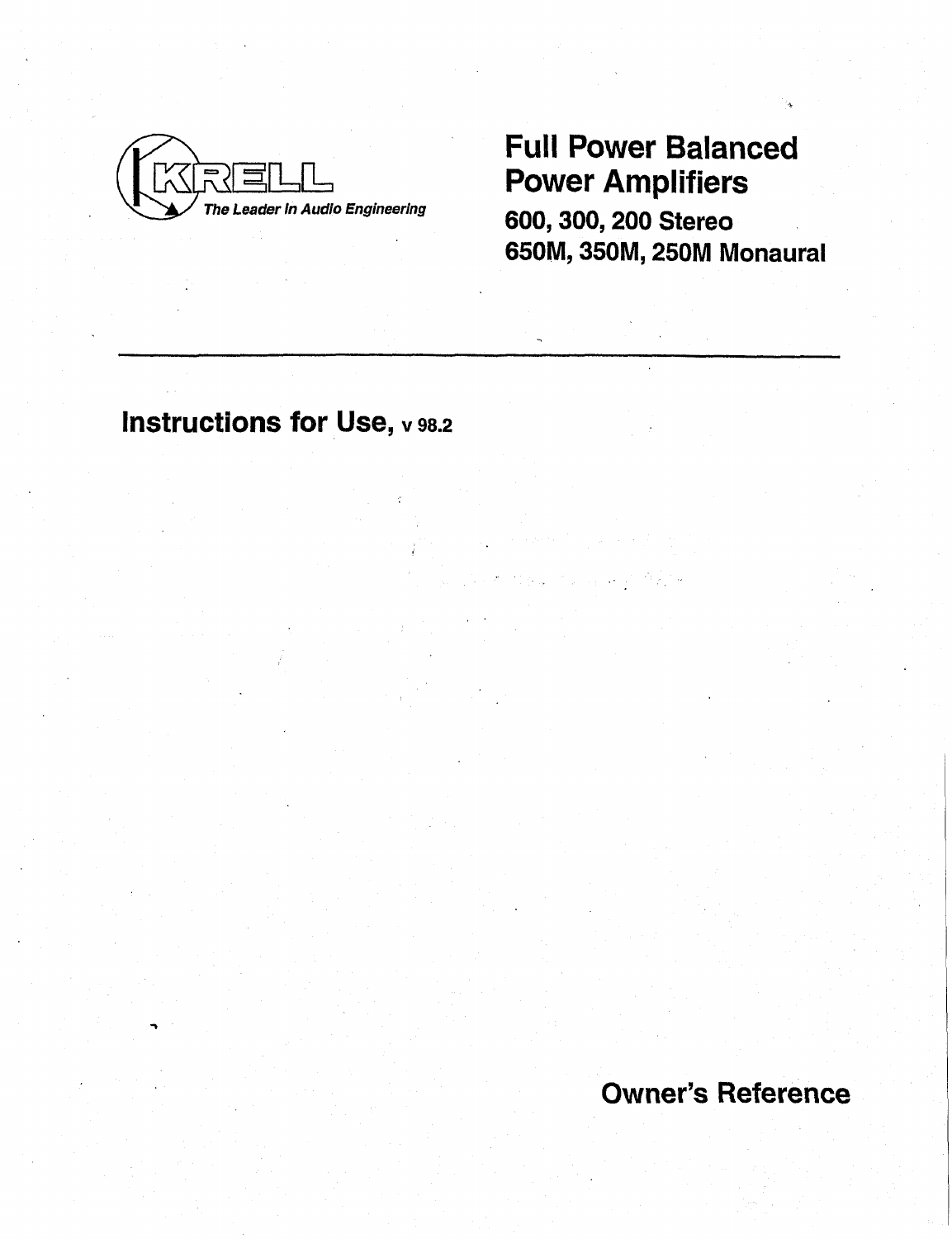# **A note from Dan D'Agostino**

Thank you for your purchase of a Full Power Balanced amplifier. This component has been designed to exceed all other amplifier products in ultimate performance, musicality, and overall durability. I am sure that it will give you many years of superior performance. Some of the features that make this Full Power Balanced amplifier unique include:

- ⇒ **Kreil Current Mode<sup>™</sup>:** This advanced circuit topology is a KRELL introduction to the audio industry and yields a far greater degree of speed and stage presence than is possible through conventional technologies'.
- $\Rightarrow$  **Fully Regulated Output Stage:** One of the most obvious causes of musical corruption in an amplifier is voltage and current drop in the output stage. While the large capacitive banks used by other manufacturers are marginally effective with current drop, capacitors cannot compensate for voltage drop. A Full Power Balanced amplifier's regulated output stage and power supply is impervious to these forms of corruption. Current and voltage remain constant under all operating conditions.
- **Balanced Amplifier Design:** Your Full Power Balanced amplifier incorporates completely balanced circuit topology from input to output, maintaining the integrity of the audio signal and exercising greater speaker control by means of its balanced, push-pull relationship with the speaker drivers.
- **Class A Operation:** Class A is the only linear operating state in electronics. Your Full Power Balanced amplifier operates in Class A to its full rated power to provide the most accurate and richly detailed musical experience possible.
- ⇒ Sustained Plateau Bias II<sup>m</sup>: Sustained Plateau Bias II<sup>m</sup> is a KRELL patented process that enables your amplifier to play all music (up to full rated power) in Class A, yet greatly reduce the heat dissipation and energy consumption associated with conventional Class A designs. Sustained

3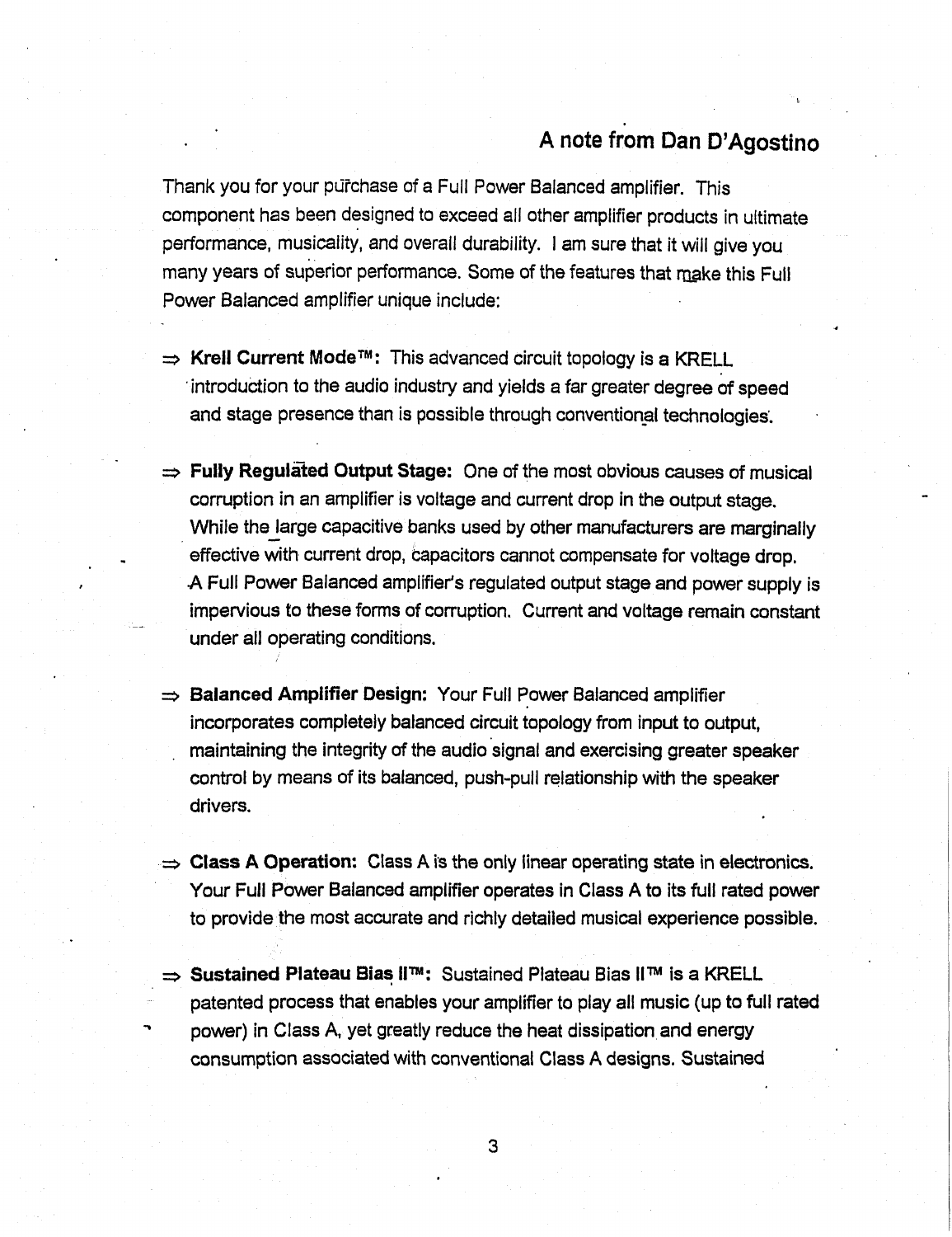. Plateau Bias II™ is a true Class A circuit, as opposed to sliding or adaptive biasing schemes.

The Full Power Balanced amplifier follows all classic KRELL manufacturing and materials requirements, and I am sure that you will not find its equal anywhere in the world.

Enjoy your KRELL Full Power Balanced amplifier.

Sincerely,

**Dan D'Agostino** C.E.O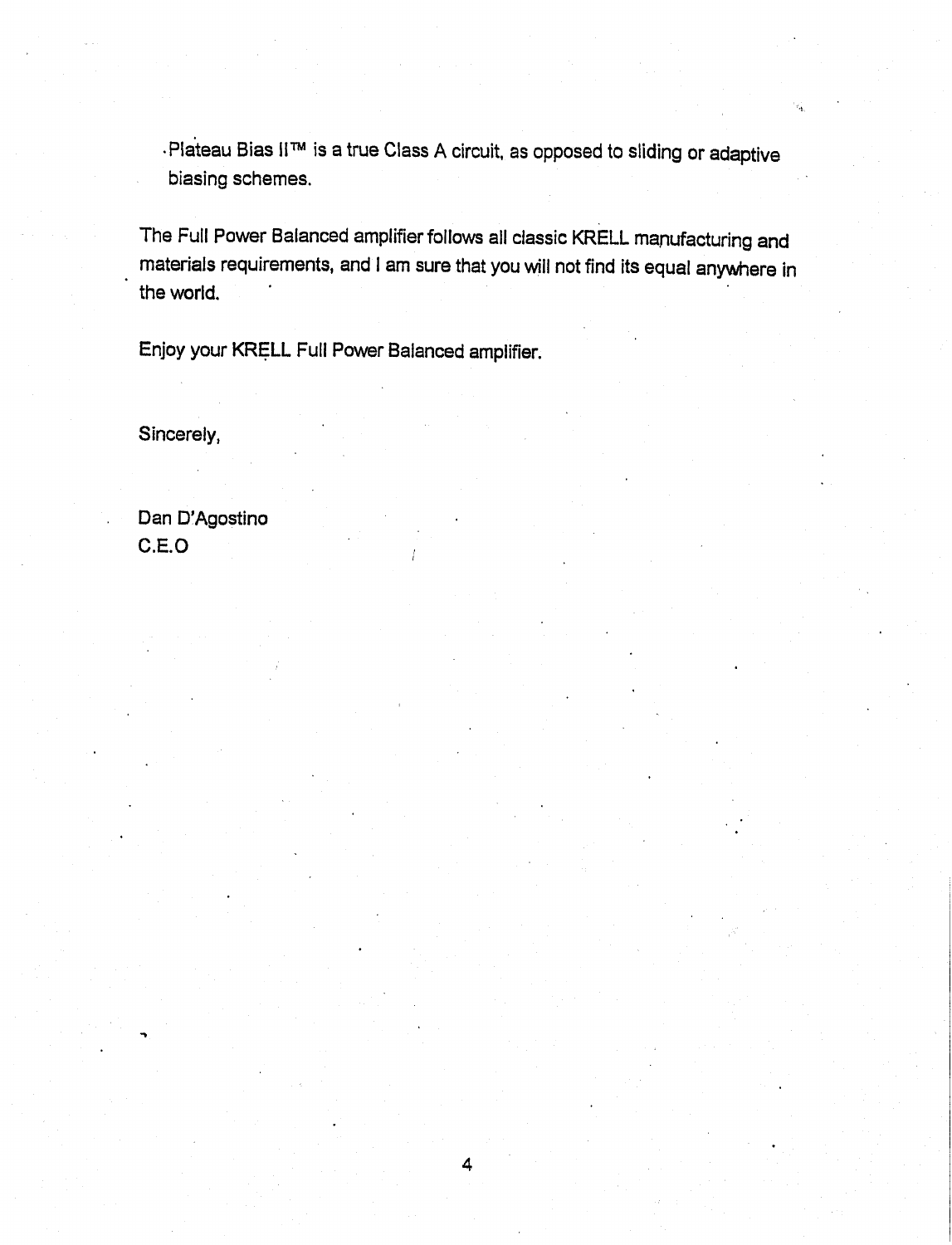## Introduction

To obtain the best performance from your Full Power Balanced amplifier, careful 'attention should be paid to its placement, installation, and operation. A thorough understanding of these details will help insure satisfactory operation and long life for the Full Power Balanced amplifier and related system components.

This Owner's Reference is divided into several sections, each designed to perform a different function. As you read through the Owner's Reference you will become better acquainted with the features and functions that make the Full Power Balanced amplifiers a superb value..A Troubleshooting section is included with solutions to potential problems. Should you have any questions or suggestions, please feel free to contact your authorized dealer or the KRELL staff for assistance.

The Full Power Balanced series of amplifiers consists of three stereo amplifiers, the Full Power Balanced 200, 300, and 600, and the three monaural amplifiers, the Full Power Balanced 250M, 350M, and 650M. Installation, connection, and operation of all amplifiers in the series is identical; however, please note that two Full Power Balanced 250M, 350M or 650M amplifiers are required for stereo operation.

In the unlikely event that your Full Power Balanced amplifier should require service, you will be pleased to know that is backed by a comprehensive Customer Satisfaction policy and one of the most advanced service facilities in the industry. For detailed information on the terms and conditions of service, please refer to the Warranty and Service section of this Reference, Warranty Registration Card, or an authorized KRELL Dealer or Distributor.

### **Unpacking**

After opening the box and removing the top layer of foam, the Full Power Balanced amplifier and the following items will now be visible:

- $\mathbf 1$ IEC 320 20 amp AC power cord
- 1 Owner's Reference
- 1 Warranty card

#### NOTES:

If any of these items are not included, please contact your authorized KRELL dealer or distributor.

Save all packing materials. If you must ship your Full Power Balanced amplifier in the future, repack the unit in its original packing to prevent shipping damage.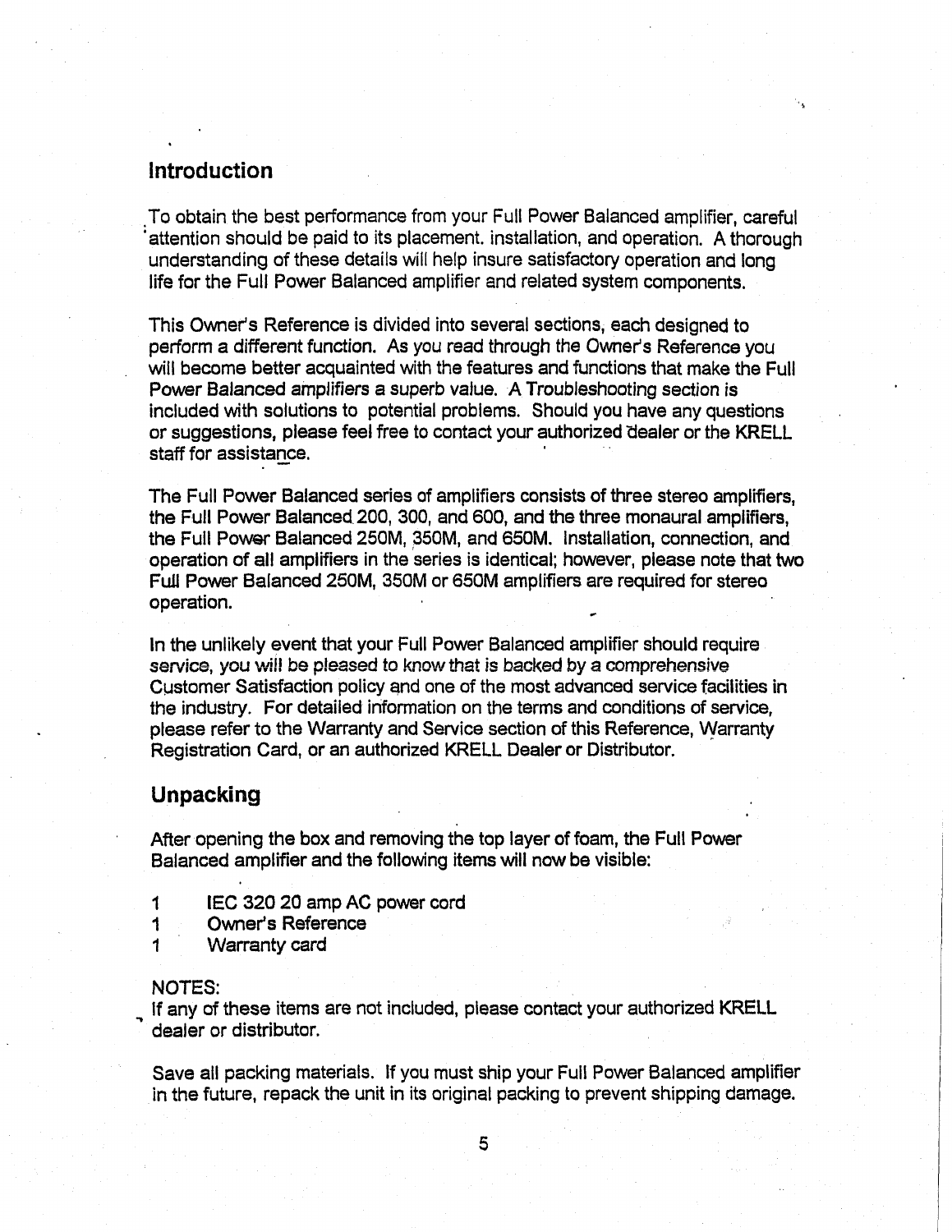### **Location**

Place the Full Power Balanced amplifier on a firm level surface away from dirt or moisture. When using custom racks or cabinetry, keep in mind the weight and ventilation requirements for these amplifiers. Ideally, the amplifier should be placed as close to the speakers as possible. It is **preferable to run long balanced interconnect cables to the amplifier and keep the speaker cable** length to a minimum. Speaker cable adds impedance to the load the amplifier must drive, regardless of the cable's gauge. All KRELL amplifiers will drive the lowest impedances with ease, but when impedance is added due to long cable lengths, amplifier power is wasted in the cable. Long speaker cables reduce the maximum power that can be delivered to the speakers.

#### **Remote Installation**

Some installations do not have adequate, space or flexibility to place the amplifier close to the speakers. The Full Power Balanced amplifiers can be situated in a room or space close to the speakers, but out of sight, and turned On or Off from the listening room. Intemally, a provision has been made allowing the amplifier to be powered On from an AC wall receptacle and not from the front panel power switch or optional remote control. We suggest mounting a standard wall switch in the listening room that controls an AC power outlet dedicated to the power amplifier. This arrangement can be provided by an electrician. Please contact your dealer for assistance.

NOTE: Once AC power is applied, the front panel power switch and the remote control power switch are operational.

#### **Cabinetry Considerations**

Class A operation offers tremendous sonic benefits. Unfortunately, traditional Class A amplifiers dissipate a tremendous amount of heat. KRELL's patented Sustained Plateau Bias circuitry combats this characteristic and reduces the heat output considerably. However, the Full Power Balanced amplifiers can still become quite warm under normal operation. The Full Power Balanced amplifiers should be installed in a location that provides unobstructed ventilation.

IMPORTANT: The ventilation grids on the top of all Full Power Balanced amplifiers need to be unobstructed at all times during operation. Do not place flammable material on top of or beneath Full Power Balanced amplifiers. For installations inside cabinetry, extra ventilation may be necessary. Make sure the Full Power Balanced amplifiers have adequate air circulation. Generally, two inches of clearance on each side of the amplifier and eight inches of clearance above the amplifier will provide adequate ventilation. In more extreme instances, -small fans can aid in removing excess heat from internal spaces. Contact your dealer, distributor, or Krell<sup>®</sup> for more information.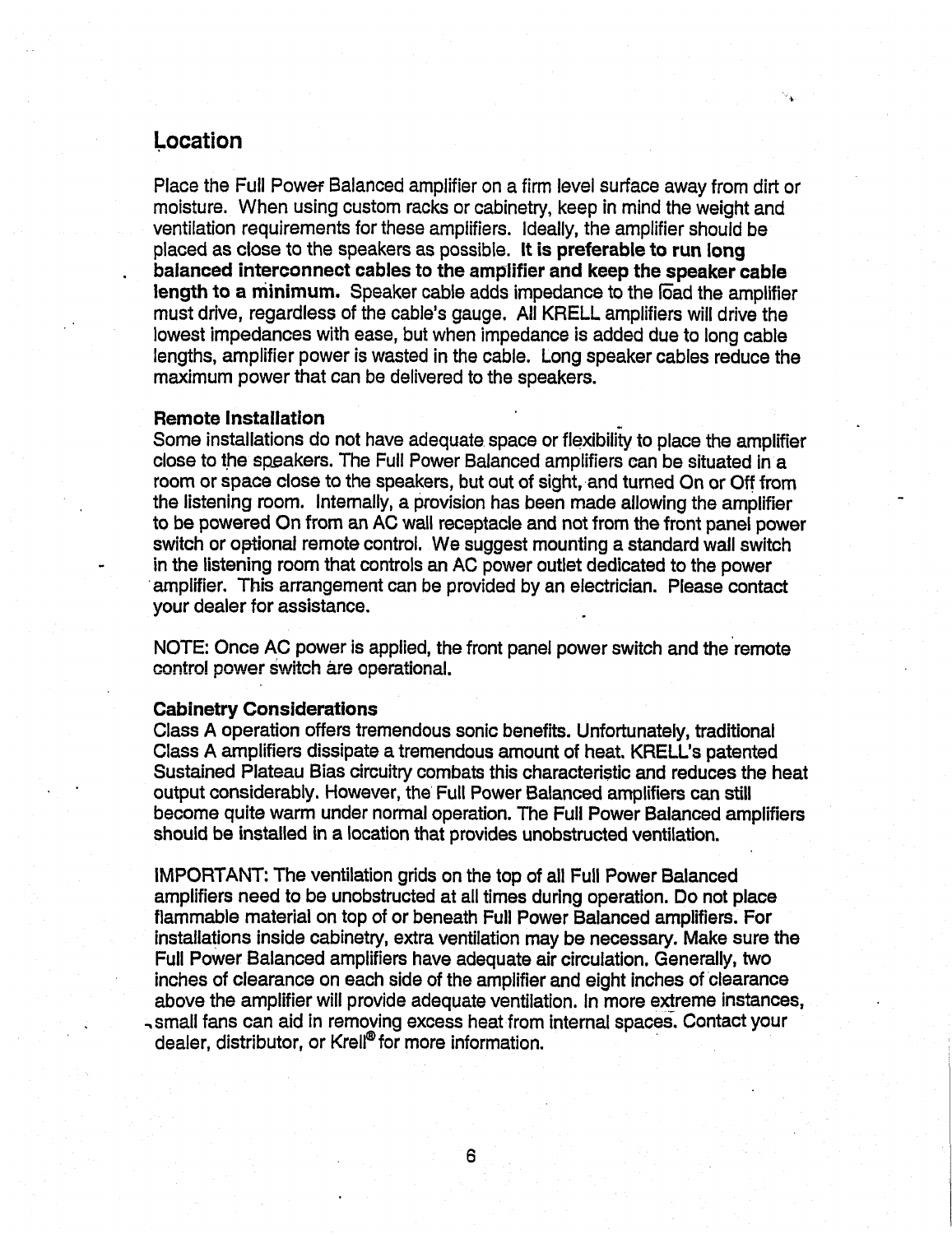# **AC Power Considerations**

For best performance, a dedicated AC power line rated at a minimum of fifteen amps is recommended for each amplifier. For maximum power output, the Full Power Balanced 300 and 600 amplifiers Should be operated from a dedicated twenty amp AC power line. The Full Power Balanced amplifiers should only be operated with the power cord supplied. Please consult KRELL or your dealer before using any devices designed to alter or stabilize the AC power for the Full Power Balanced amplifiers.

#### **Connections**

CAUTION: The differential circuitry employed within the Full Power Balanced amplifiers requires special attention when connecting speakers. Be careful not to connect the negative speaker terminals together. Do **not connect** the negative speaker terminals to ground, or attempt to bridge the left and right channels together of the Full Power Balanced stereo **amplifiers.-Please contact KRELL: Industries for assistance.**

#### **Input and Output Connections**

Caution: When making connections to this component or any other, make sure the power amplifier is off and the preamplifier is in the mute or stand-by mode.

The wiring to and from the amplifier and all components in general should be arranged in a neat, organized manner. Specifically, AC wires should be separated from audio cables. This practice prevents hum or other unwanted noise from being introduced into the system.

1. Connect the speaker cables to the amplifier's output terminals.

The Full Power Balanced amplifiers utilize two custom sets of identical speaker terminals for the each channel. This configuration makes cable connections and biwiring simple. The speaker terminals only accept spade lugs. Bare wire, banana lugs, or pins will not work. The red terminals are used for positive connections and the blue terminals are used for the negative connections. Either the upper or lower set of speaker terminals may be used with speakers having one pair of binding posts. For biwiring, both sets of terminals should be used. Consult your speaker's instruction manual for biwiring connections.

CAUTION: Make sure all cable terminations are of the highest quality, free from frayed ends, shorts, or poor solder connections.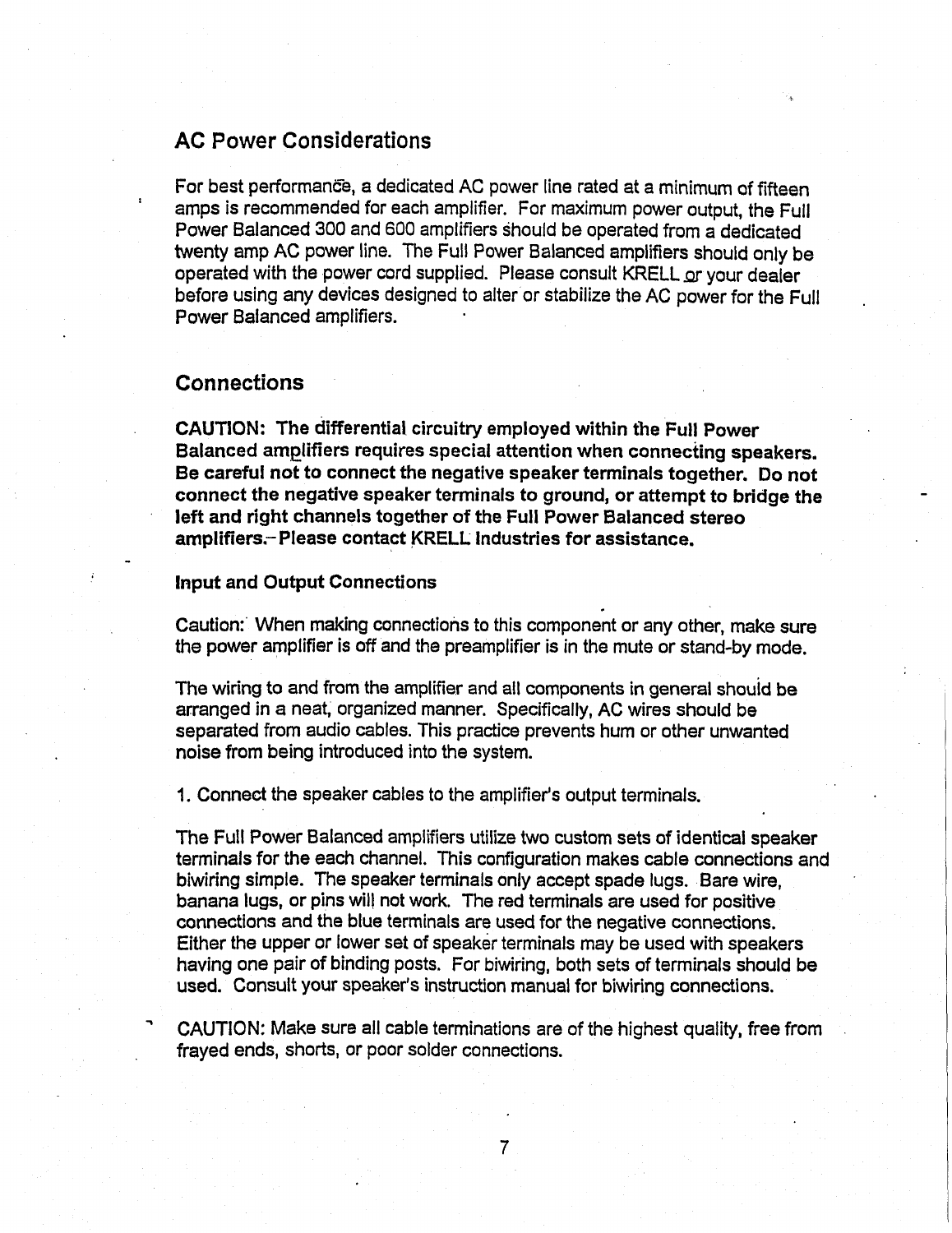2. Connect the interconnect cables from your preamplifier to the input of the Full Power Balanced amplifier.

The Full Power Balanced amplifiers are equipped with balanced and singleended inputs. The balanced inputs use three pin XLR connectors and the single-ended inputs use RCA connectors. We recommend the use of balanced interconnects, sonically and electrically, because of their immunity to induced noise and minimal sonic loss resulting from long cable lengths.

CAUTION: Use only one set of inputs to the amplifier at a time. The Full Power Balanced amplifiers are shipped with shorting pins in the XLR inputs, These pins should remain in the XLR inputs if the Full Power Balanced amplifier is operating in the single-ended mode. When the shorting pin is inserted, pins 1 and 3 are shorted together. The shorting pins must be removed to connect the Full Power Balanced amplifiers for balanced operation.

The pin assignment for the XLR is:  $pin 1 = shield (ground)$  $pin 2 = non-inverting input (hot)$  $pin 3 = inverting input$ 

- 3. Insert the AC power cord into the receptacle located on the back of the Full Power Balanced amplifier. Insert the other end in'to the AC wall receptacle.
- The amplifier is now ready for operation as described in the Amplifier Operation section below. Should you have any questions regarding system set-up, contact your dealer or KRELL Industries.

# **¯ Linking Multiple Amplifiers - Remote In / Out connections**

The Remote In/Out function is used to synchronize remote control operation in systems that include multiple amplifiers. When the In/Out ports are utilized, the connected amplifier's remote capabilities will be linked and controlled from one **amplifier.**

- Make sure all amplifiers are off, including the power breakers located on the rear panel, before proceeding. This insures-all amplifiers are synchronized when the communication cable is connected.
- 2. Select the amplifier that will be the control amplifier, Only this amplifier will receive remote commands and should be in plain view for proper remote control operation. All additional amplifiers are considered slaves and will only respond to remote commands received via the In/Out communication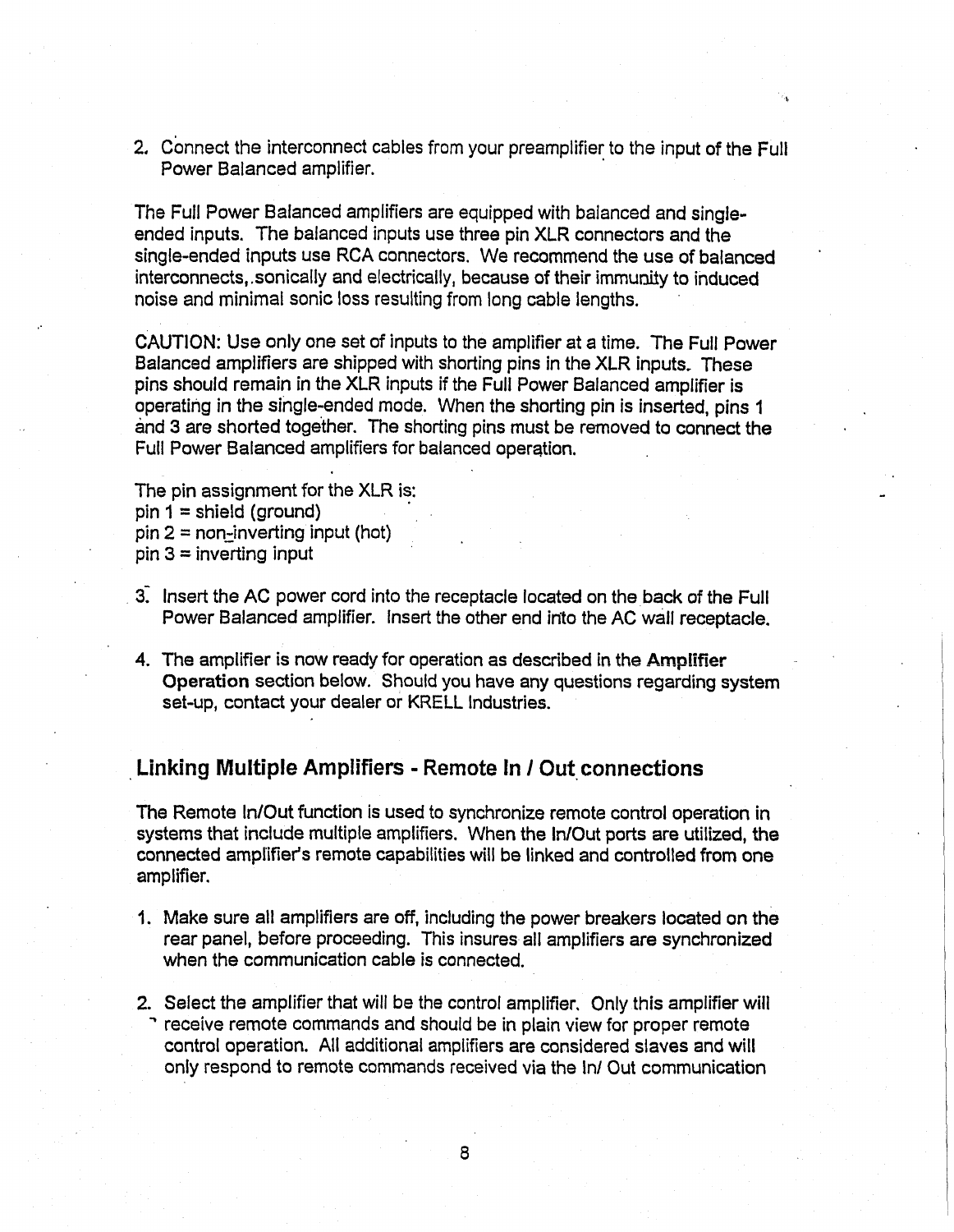cable. Connect one end of the linking cable to the connector labeled Out on the back panel.

- 3. Connect the other end of the linking cable to the In port on the second amplifier.
- 4. To couple three amplifiers, connect a second linking cable to the Out connector on the second amplifier. Connect the remaining end to the In port on the third amplifier.
- 5. Connect additional amplifiers as described in step 4.
- 6. Point a KRELL remote control at the control amplifier and press the Amp. Power button. The amplifiers will all power up at the same time.

#### **Notes:**

When configured for Remote In / Out operation, each amplifier can be turned ON/OFF individually from their respective front panels. All amplifiers must be returned to the identical power state manually in order to maintain remote synchronization.

The communication cables are standard five pin DIN cables and are commonly referred to as MIDI cables. Contact your KRELL dealer or KRELL Industries to obtain remote link cables.

#### **For Use with a Tube Preamplifer**

The Full Power Balanced amplifiers feature direct coupled circuitry from input to output. This topology eliminates all coupling capacitors from the audio signal path. Coupling capacitors are used to block damaging direct current (DC) but have sonic characteristics that impact music negatively. Instead, KRELL uses non-obtrusive DC servos that strip DC from the signal without corrupting the music.

Tube preamplifiers, by design, are capacitively coupled. For this reason, the benefits of a direct coupled amplifier cannot be realized when used with a tube preamplifier. Additionally, many tube preamplifiers output a great deal of DC. This DC may exceed the servos of a Full Power Balanced amplifier. Excessive DC level in a signal can damage amplifiers, speakers, or both.

To combat this potential problem, the Full Power Balanced amplifiers include internal jumpers that insert coupling capacitors into the signal path. **These capacitors should be engaged when using a tube preamplifier with a Full**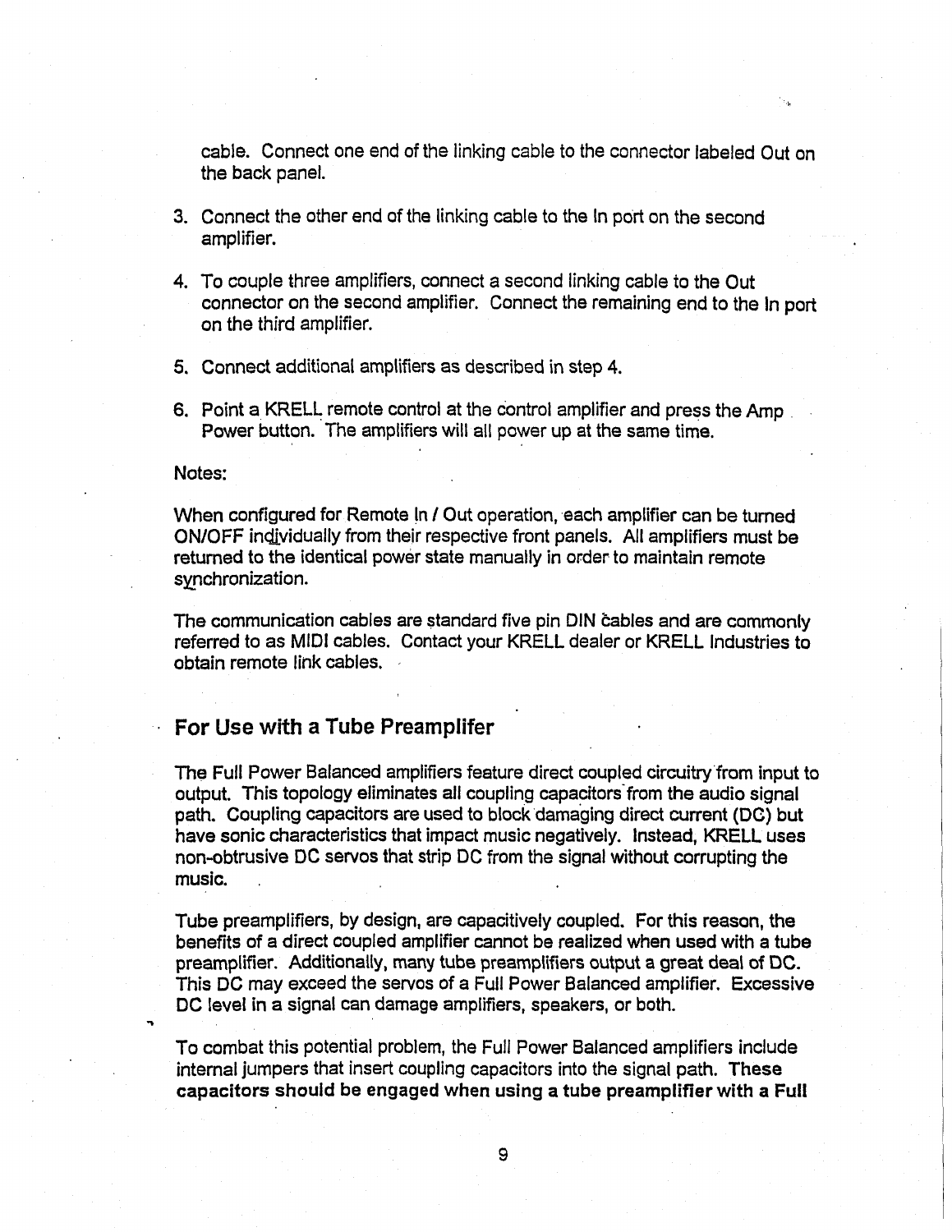**Powbr Balanced amplifier. If not utilized, KRELL reserves the right to refuse warranty service due to DC related damage. Please contact your KRELL dealer for =assistance.**

# **Amplifier Operation**

Understanding the operation of the Full Power Balanced amplifiers is very easy. Equally important is an understanding of the care that should be exercised when operating the system as a whole, in relation to the enormous power output of the Full Power Balanced amplifiers. Simple mistakes, such as switching between active sources without muting the preamplifier output, or bumping/miscuing a cartridge, can generate large transients at low.frequencies. With this type of transient the Full Power Balanced amplifiers can generate enough power to damage most loudspeakers. All switching of sources should be done with the preamplifier level either muted or fully attenuated. Inputs to the amplifier should not be changed while the amplifier is on.

NOTE: Care must be taken when setting high playback levels. Because of their tremendous reserve of clean power, KRELL amplifiers can safely drive speakers to higher sound pressure levels than other amplifiers. Always turn the level down at the first sign of speaker distress.

### **Description of On/Off and Standby Operation**

When powering up any system, amplifiers should always be turned on last and turned off first.

- Locate the power breaker on the rear panel of the amplifier. Move the switch to the ON position. The power LED, labeled P, will illuminate on the from panel. This engages the input circuitry and sets the amplifier to the Standby position.
- 2. Press the silver power button on the front panel of the amplifier. The regulator LED, labeled R, will illuminate. Once the regulator secures control of the output stage, the bias LED, labeled B, will illuminate. The Sustained Plateau Bias II system is now engaged. After the protection circuits have confirmed that safe operating conditions exist, the input relays will **engage.** You will hear a click. The amplifier is now ready for operation.
- 3. With the preamplifier in the Mute position, or volume control fully attenuated, select a source. Turn the volume control up to your desired listening level.
- 4. When turning the system off, lower the volume of the preamplifier completely or place it into the mute or stand-by position. Switch the amplifier to Standby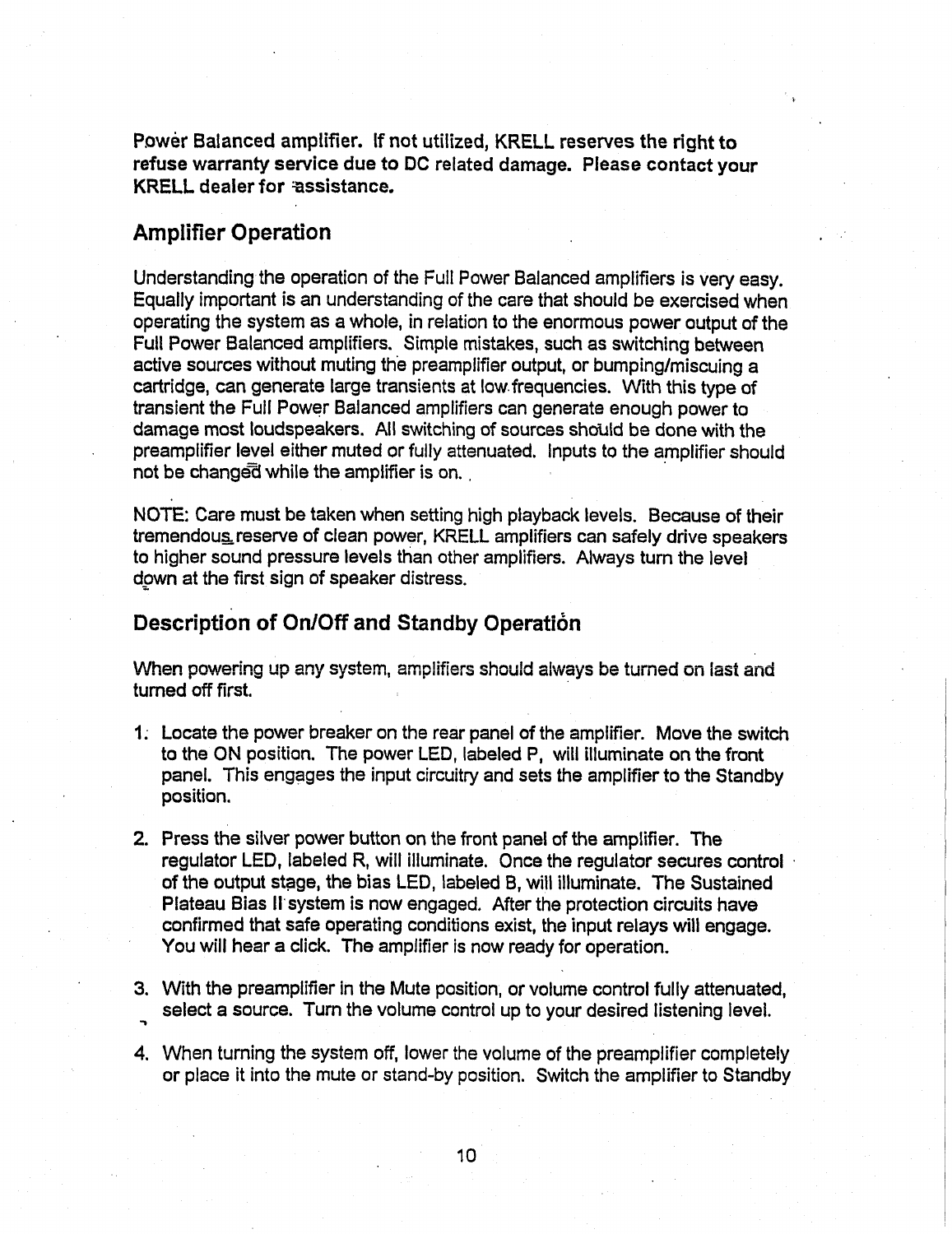by pressing the silver power button. It is now safe to turn off the rest of the system.

NOTE: For optimal performance, the rear panel power breaker should be left in the ON position at all times.

#### **Remote Control Operation**

An optional remote control is available for the Full Power Balanced amplifiers. The amplifiers can be switched between Standby and Operate via this remote control or from the remote controls included with KRELL preamplifiers, the KRELL Audio + Video Standard, and the KPS 25s KRELL Playback System.

## **System Noise Considerations**

AC grounding Eecomes critical when connecting high performance audio components. When mixing and matching audio components, each with their own ground potential, a low frequency hum may occur in one or both speakers. This often occurs when introducing a new component into a system.

If there is a low frequency hum emanating from the speakers when the Full Power Balanced amplifier is placed into the system, follow these simple troubleshooting steps before contacting your KRELL dealer:

- 1. Check all input and output connections, making sure they are of sound construction. With the amplifier off. remove the interconnect wiring and turn the amplifier back on. if the hum disappears, shut the amplifier off and reinsert one of the interconnect cables and turn the amplifier back on. If the hum reappears with one or both interconnects reinserted, there may be a defective cable. Have the interconnect cabling checked before proceeding.
- **2.** If the interconnects prove to be sound, you may be experiencing a ground loop. This can often be easily eliminated. Contact your dealer or KRELL **for assistance.**

# **Protection Circuitry**

There are no output fuses in the Full Power Balanced amplifiers. The amplifiers **are protected by a series of non-intrusive circuits that constantly evaluate the** amplifier's operation. Appropriate protection action exists for input and output DC conditions, short circuit, regulator uniformity, and AC power anomalies.

Collectively, the protection circuitry is designed to avoid damage to the amplifier or speakers caused by other defective components, faulty wiring, system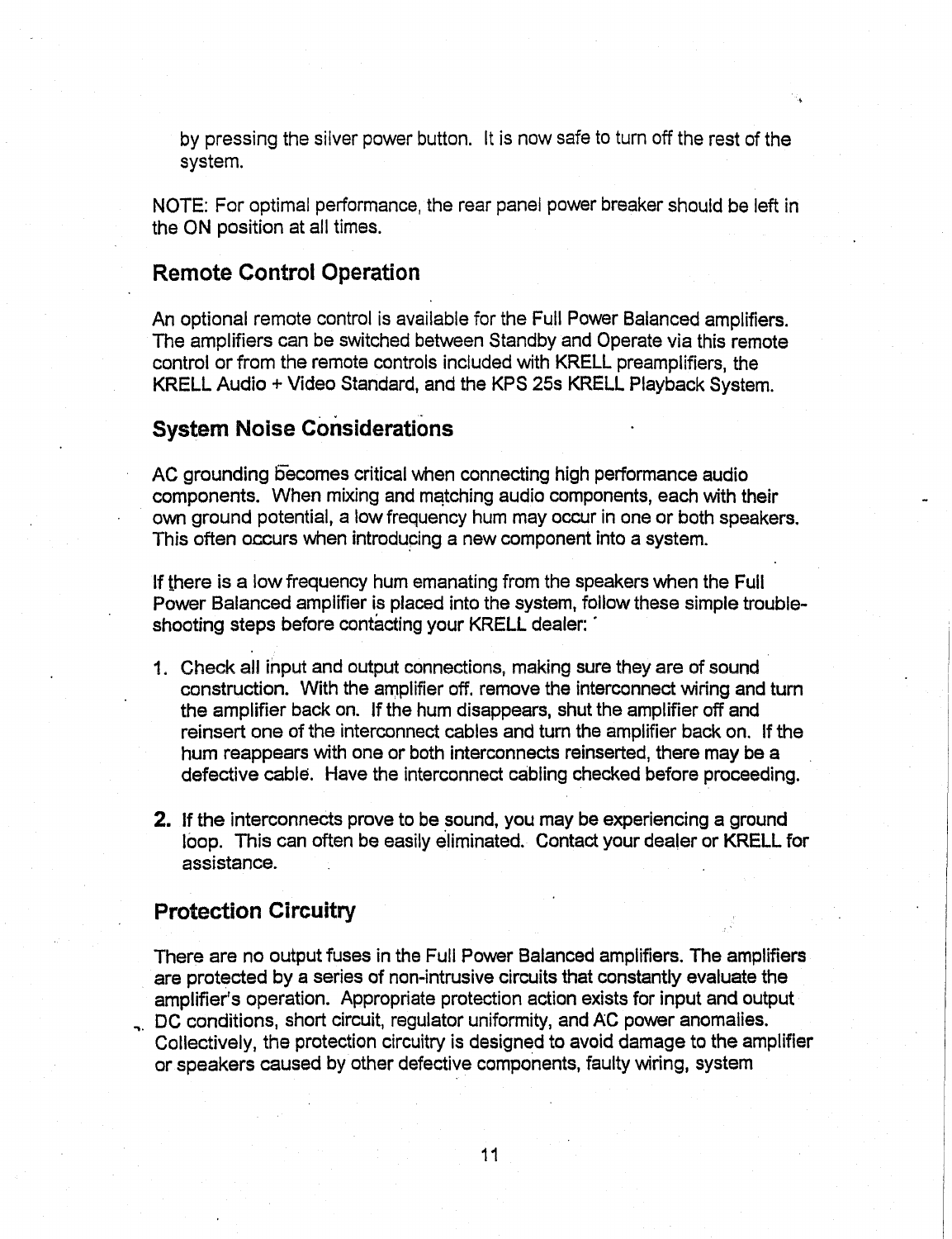mishandling, or amplifier failure. See the Troubleshooting section below for more information.

# **Troubleshooting**

Listed below are the actions the Full Power Balanced amplifiers will take when the protection circuitry senses a problem within the system. If the recommended course of action does not correct the situation, contact KRELL Industries.

| Amplifier Condition                     | <b>Possible Causes</b>                 | Course of Action                                                                                |
|-----------------------------------------|----------------------------------------|-------------------------------------------------------------------------------------------------|
| <b>Output mutes during</b><br>playback. | Excessive DC at the<br>amplifier input | Have source unit and<br>preamplifier checked for<br>high DC output.                             |
| LED's illuminated: P,R,B                |                                        | If the preamplifier is a<br>tube model, see the For<br>Use with a Tube<br>Preamplifier section. |
| Amplifier switches to                   | Electrical short in                    | Check all speaker cables                                                                        |
| Standby mode.                           | speaker cables or inside               | for any cuts or frayed                                                                          |
|                                         | speaker.                               | edges that might form a                                                                         |
| LED's illuminated: P                    |                                        | connection between the<br>positive speaker lead                                                 |
|                                         |                                        | and the negative speaker                                                                        |
|                                         |                                        | lead.                                                                                           |
|                                         |                                        |                                                                                                 |
| Amplifier switches to                   | <b>Insufficient AC current</b>         | Make sure the AC line is                                                                        |
| Standby at high volumes.                | from the wall outlet.                  | at least 15 Amps; a                                                                             |
|                                         |                                        | dedicated 20 Amp line is                                                                        |
| LED's illuminated: P                    |                                        | preferable for the Full<br>Power Balanced 300 and                                               |
|                                         |                                        | 600.                                                                                            |
|                                         |                                        |                                                                                                 |
|                                         | <b>Excessive heat</b>                  | Allow amplifier to cool                                                                         |
|                                         |                                        | before resuming<br>operation.                                                                   |
|                                         |                                        |                                                                                                 |
| 'Amplifier powers down                  | DC present at the output               | <b>Contact KRELL</b>                                                                            |
| completely.                             | stage.                                 | Industries.                                                                                     |
| <b>LED's illuminated: None</b>          | Internal amplifier problem             |                                                                                                 |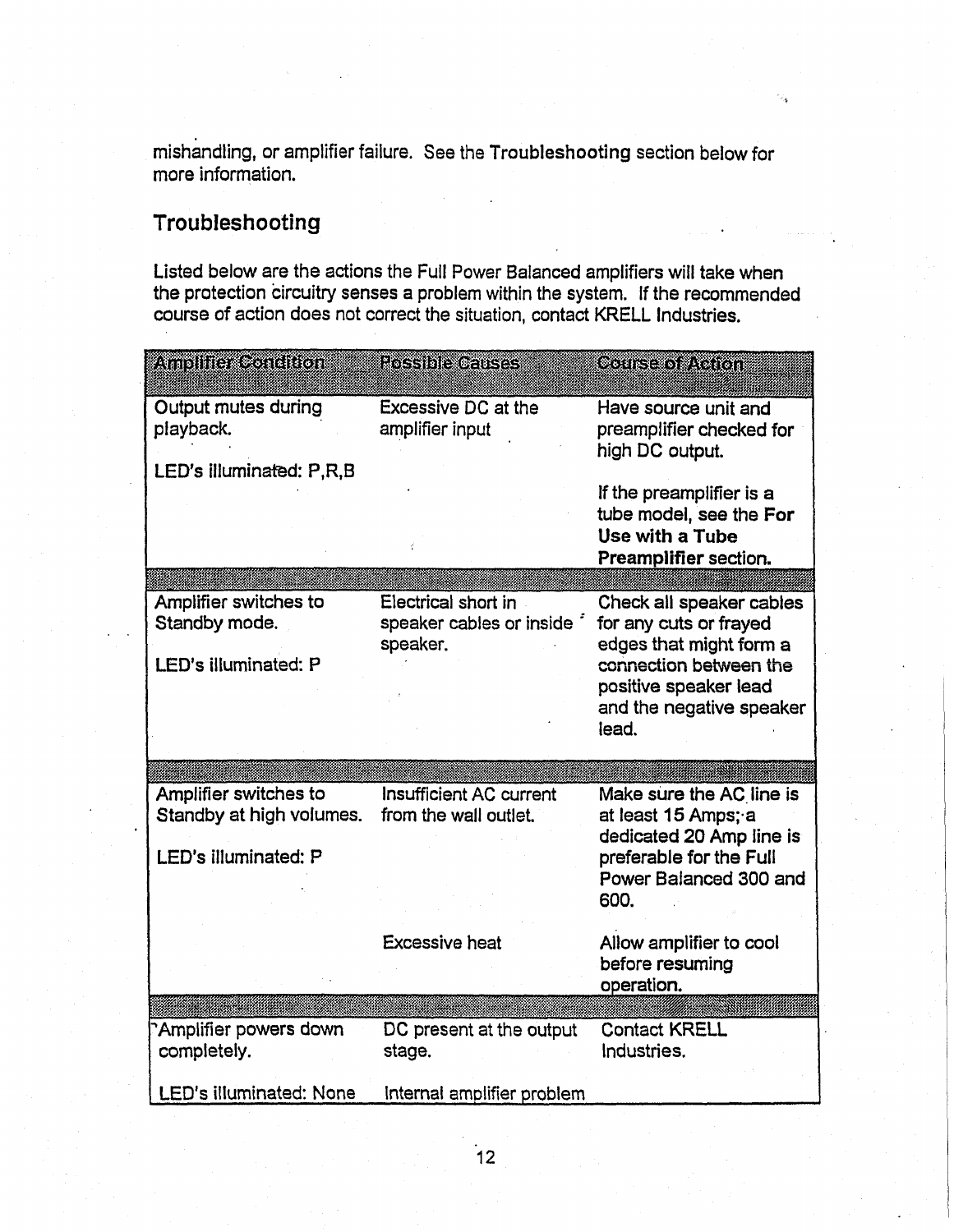# **Question and Answer**

- Q. Should I leave the Full Power Balanced amplifier on at all times?
- For maximum performance, the rear panel breaker should remain on at all times. This is the stand-by position. From this position, the Full Power Balanced amplifier is designed to be turned On/Off without the "cold start" degradations associated with other products. The amplifier will operate at full performance within minutes of turn-on.
- Q. When I turn the amplifier on there is a loud hum through the speakers. What should I do?
- A. When a new component is introduced, a hum may become present. This is often caused by a ground loop or defective cabling. Check your cables to and from the amplifier. See the Noise Considerations section for more information. If the hum persists, contact your dealer or the KRELL staff for assistance.
- Q. My system includes multiple pairs of speakers. Can I connect them to the Full Power Balanced amplifier through a speaker selector box?
- No. Most speaker selector boxes utilize a commoh ground. The differential circuitry in the Full Power Balanced amplifiers prohibits the use of these devices. Do **not connect** a Full Power Balanced amplifier to a speaker **selector device that employs a common ground scheme.**
- Q. My speakers only have one set of binding posts. Which set of speaker terminals should I use on the amplifier?
- A. The two sets of speaker terminals for each channel on the Full Power Balanced are identical. You can use either the top or bottom set. They sound and work the same.
- Q. My speakers are rated for 150 watts, is the Full Power Balanced 300 or Full Power Balanced 600 too powerful for them.
- A. Seldom is a speaker damaged from over-driving. More often, damage occurs when an amplifier that lacks sufficient power is asked to handle heavy demand situations. These amplifiers may have very high  $8\Omega$  power ratings, but in heavy demand situations they can be driven into clipping that damages speakers. Because of their tremendous capabilities, the Full Power Balanced amplifiers are capable of damaging speakers, but a responsible listener should know the limitations of his/her system and exercise caution.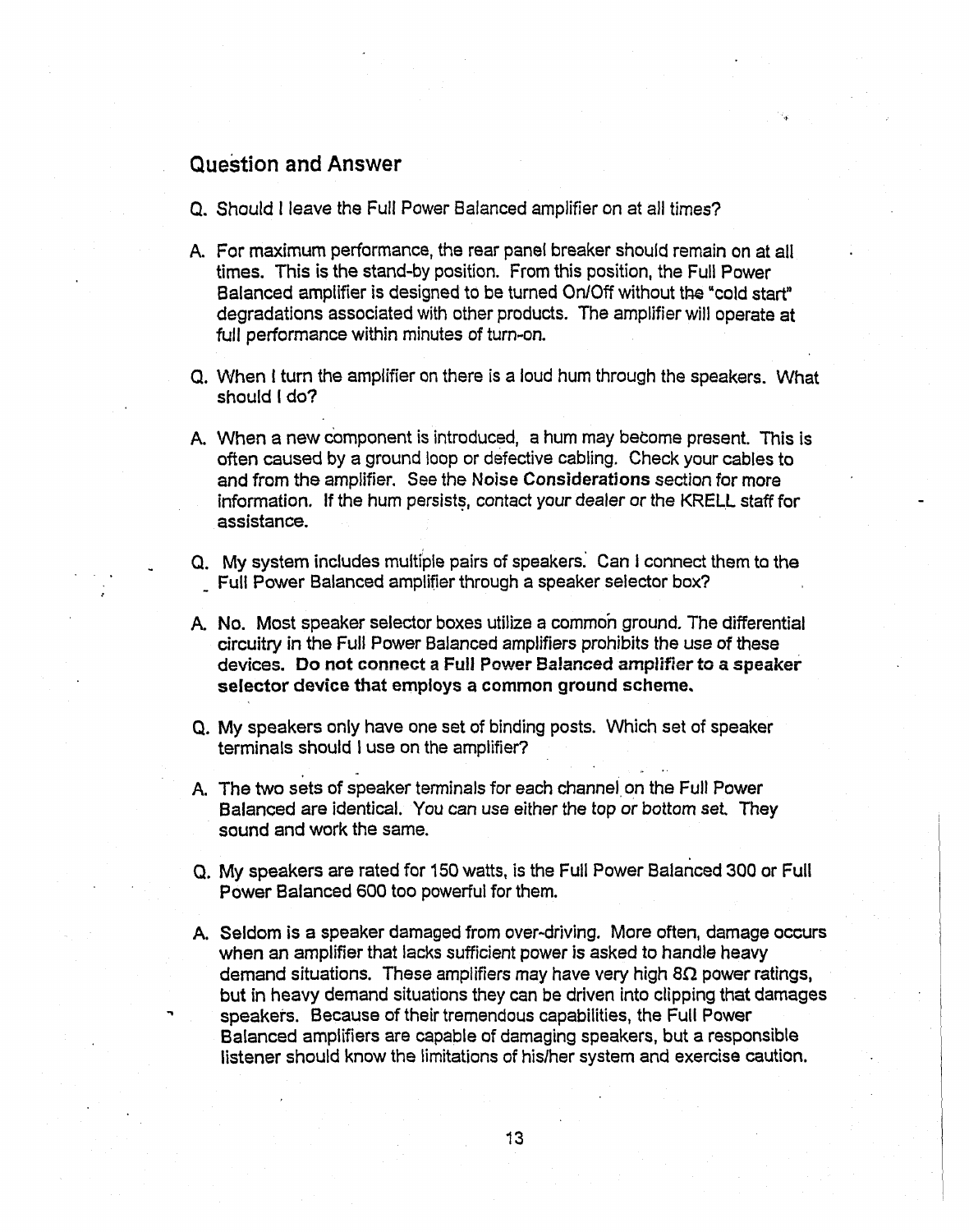- (3.When I connected the Full Power Balanced amplifier to my system using the single-ended inputs a loud buzz emanates from my speakers. Is the amplifier broken?
- A. When using the single-ended inputs, the included shorting pins must be inserted into the XLR inputs. These shorting pins must be inserted between pins 1 and 3 to prohibit external noise from corrupting the signal.

#### **Service and Warranty Information**

IMPORTANT: If you believe there is a problem with your unit, please contact your Dealer, Distributor, or the KRELL factory immediately. Do not return any unit to KRELL for repair without first calling to discuss the problem and to obtain a Return Authorization number.

The Full Power'Balanced amplifiers have a limited warranty and transferable warranty of ninety days from the original date of purchase for parts and labor. With the return of the included Warranty Registration Card and a copy of the original\_sales receipt from an authorized Kreli Dealer, this warranty will be extended to a full five years. The warranty begins on the date of retail purchase, as noted on the retail sales slip provided by an authorized KRELL Dealer or on the warranty registration card sent to KRELL. In the event adequate proof of purchase date is unavailable, the warranty period will begin on the date the unit was originally shipped from the KRELL factory. The original ship date can be determined by calling KRELL.

The warranty for KRELL products is valid only in the country to which they were originally shipped, through the authorized KRELL Distributor for that country, and at the KRELL factory. There may be restrictions on or changes to KRELL's warranty because of regulations within a specific country. Please check with your Distributor for a complete understanding of the warranty in your country.

Freight to the KRELL factory is your responsibility. Return freight within the United States is included in the warranty. If you have purchased your KRELL product outside the United States and wish to have it serviced at the KRELL factory, all freight and associated charges to the KRELL factory are your responsibility. KRELL will pay return freight to the US-based freight forwarder of your choice. Freight and other charges to ship the unit from the freight forwarder to you are also your responsibility.

The operating voltage of this unit is determined by KRELL and can only be changed by an authorized KRELL distributor or the KRELL factory. The voltage for the Full Power Balanced amplifiers in the USA cannot be changed for six months from the original purchase date. Any unauthorized voltage conversion, disassembly, component replacement, perforation of chassis, updates, or

14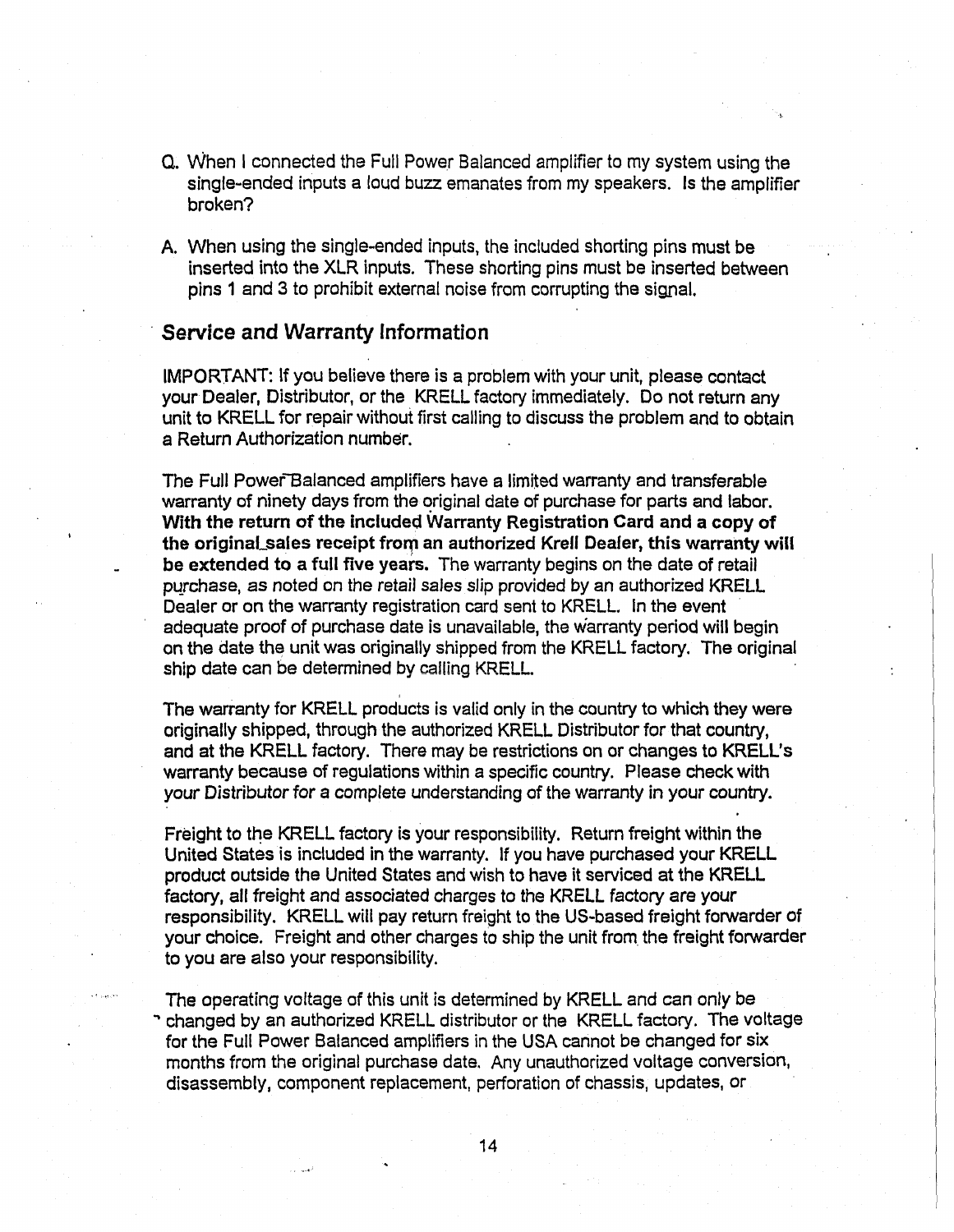modifications performed to the unit will void the warranty. KRELL is not responsible for any damage incurred in transit. KRELL will file claims for damages as necessary for units damaged in transit to the KRELL factory. You are responsible to file claims for shipping damages during the return shipment.

The use of any packing material other than the original is not recommended. KRELL may, at its discretion, pack a unit in new material for the return shipment. KRELL will bill you for such if the unit was shipped in nonstandard packing or if the original packing is so damaged as to be unusable. Should you need to purchase additional packaging please contact your authorized KRELL Dealer, Distributor, or KRELL for assistance.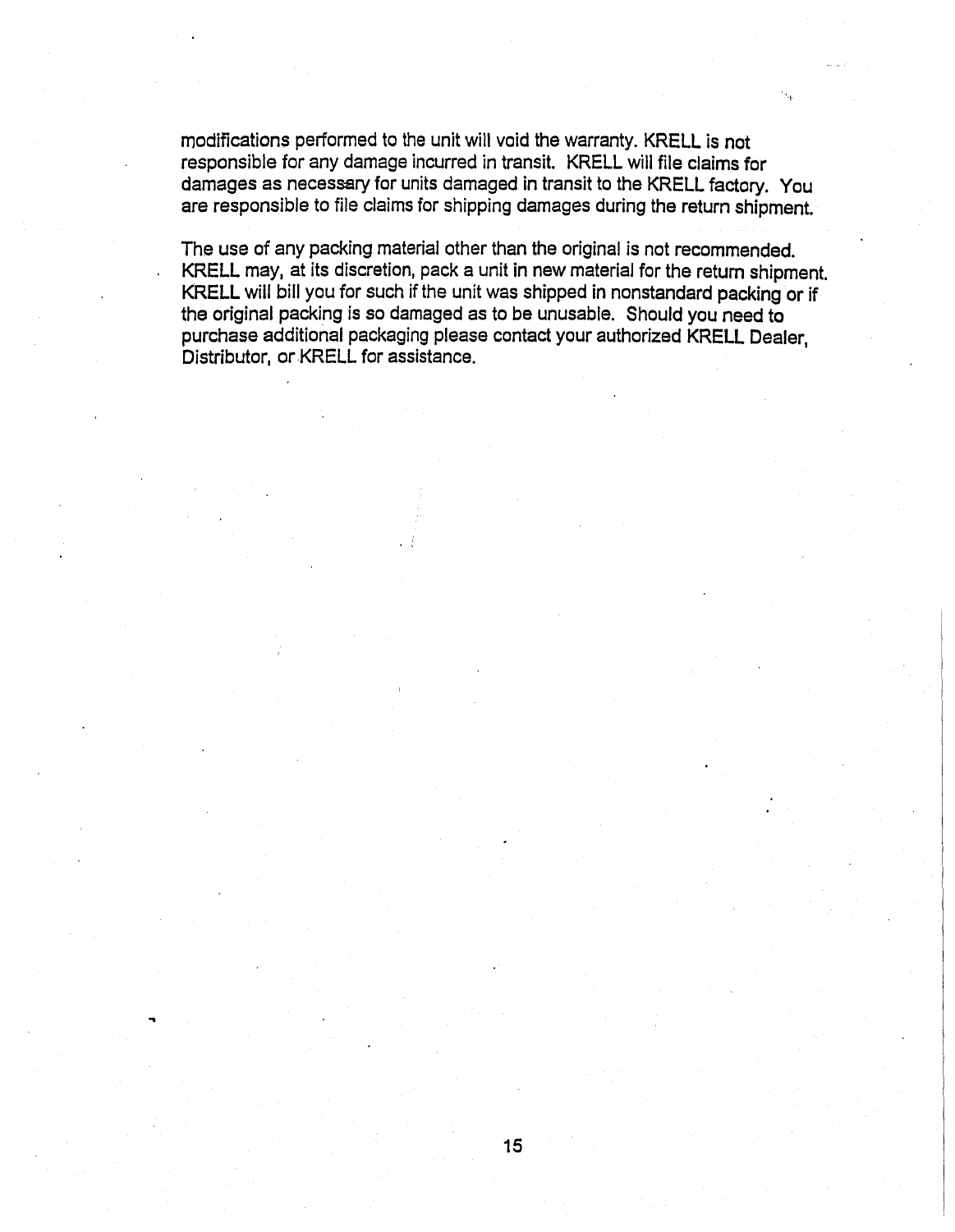# **Specifications**

Full Power Balanced 200, 300, **600**

|                                                   | <b>FPB 200</b>                                                  | <b>FPB 300</b>                                      | <b>FPB 600</b>                                      |
|---------------------------------------------------|-----------------------------------------------------------------|-----------------------------------------------------|-----------------------------------------------------|
| <b>Frequency Response</b>                         | 20 Hz - 20 kHz<br>+0.0, -0.05 dB                                | 20 Hz – 20 kHz<br>+0.0, -0.05 dB                    | 20 Hz - 20 kHz<br>$+0.0, -0.05$ dB                  |
|                                                   | 0.1 Hz - 240 kHz<br>$+0.0, -3.0$ dB                             | $0.1$ Hz $-$ 240 kHz<br>+0.0, -3.0 dB               | 0.1 Hz - 240 kHz<br>$+0.0, -3.0$ dB                 |
| Gain                                              | 26.4 dB                                                         | 26.4 dB                                             | 26.4 dB                                             |
| <b>Distortion</b>                                 | 1 kHz 0.02%<br>20 kHz 0.06%                                     | 1 kHz 0.02%<br>20 kHz 0.15 %                        | 1 kHz 0.02%<br>20 kHz 0.15%                         |
| <b>Input Sensitivity</b>                          | 1.92 Vrms                                                       | 2.35 Vrms                                           | 3.39 Vrms                                           |
| Input Impedance                                   | 100 Kohms                                                       | 100 Kohms                                           | 100 Kohms <sup>.</sup>                              |
| <b>Output Voltage</b>                             | Peak to Peak 138 V<br><b>RMS</b><br>49 V                        | Peak to Peak 170 V<br><b>RMS</b><br>60 V            | Peak to Peak 240 V<br><b>RMS</b><br>84 V            |
| <b>Output Power,</b><br>Each Channel Driven       | 8 Ohms<br>200 W<br>4 Ohms<br>400 W<br>2 Ohms<br>800 W           | 8 Ohms<br>300W<br>4 Ohms<br>600 W<br>2 Ohms 1,200 W | 8 Ohms<br>600 W<br>4 Ohms 1,200 W<br>2 Ohms 2,400 W |
| <b>Power Consumption</b>                          | <b>Standby</b><br>60 W<br><b>Idle</b><br>175W<br>Max.<br>1,700W | Standby<br>75W<br>Idle<br>350W<br>Max.<br>3.000W    | Standby<br>85W<br>ldle<br>430 W<br>Max.<br>6,000 W  |
| <b>Dimensions</b><br>Inches<br><b>Centimeters</b> | 19w x 10.2h x 16.9d<br>48.3w x 25.9h x 42.9d                    | 19w x 10.2h x 19.9d<br>48.3w x 25.9h x 50.5d        | 19w x 10.2h x 25.6d<br>48.3w x 25.9h x 65d          |
| Weiaht<br><b>Shipped</b><br>Pounds                | 107.0                                                           |                                                     |                                                     |
| Kilograms                                         | 48.6                                                            | 127.0<br>57.7                                       | 200.0<br>90,9                                       |
| <b>Unit Only</b><br>Pounds<br>Kilograms           | 90.0<br>40.9                                                    | 110.0<br>50.0                                       | 180.0<br>81.8                                       |
|                                                   |                                                                 |                                                     |                                                     |

All operational features, functions, specifications, and policies are subject to change without notification.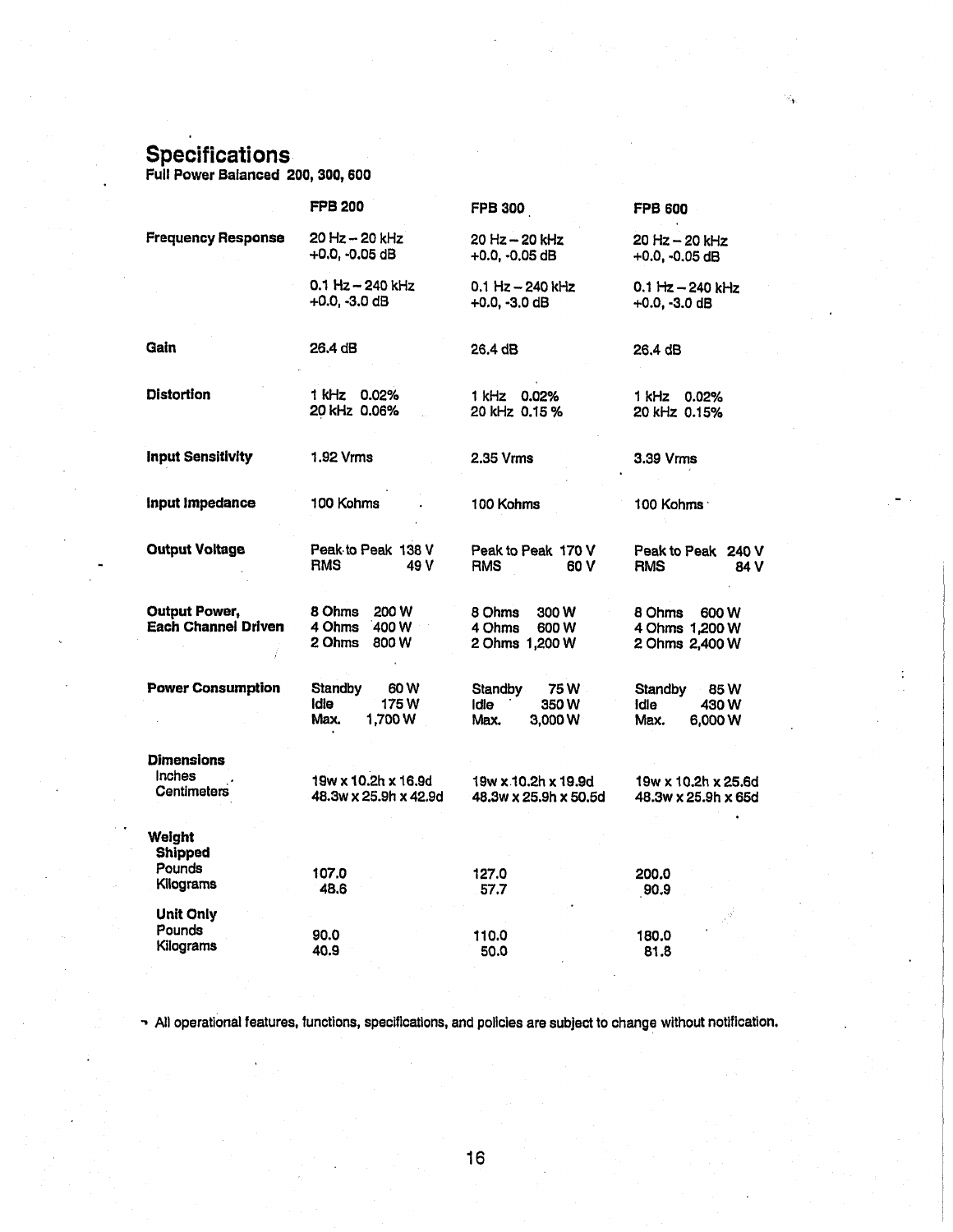# **Specifications**

 $\tilde{C}$ 

Full Power Balanced 250M, 350M, 650M

|                                                    | <b>FPB 250M</b>                                           | <b>FPB 350M</b>                                    | <b>FPB 650M</b>                                    |
|----------------------------------------------------|-----------------------------------------------------------|----------------------------------------------------|----------------------------------------------------|
| <b>Frequency Response</b>                          | 20 Hz - 20 kHz<br>$+0.0, -0.05$ dB                        | 20 Hz – 20 kHz<br>+0.0, -0.05 dB                   | 20 Hz - 20 kHz<br>+0.0, -0.05 dB                   |
|                                                    | 0.1 Hz - 240 kHz<br>$+0.0, -3.0$ dB                       | $0.1$ Hz $-$ 240 kHz<br>$+0.0, -3.0$ dB            | 0.1 Hz - 240 kHz<br>+0.0, -3.0 dB                  |
| Gain                                               | 26.4 dB                                                   | 26.4 dB                                            | 26.4 dB                                            |
| Distortion                                         | 1 kHz 0.03%<br>20 kHz 0.28%                               | 1 kHz 0.03%<br>20 kHz 0.3%                         | 1 kHz 0.03%<br>20 kHz 0.3%                         |
| <b>Input Sensitivity</b>                           | $\sim$ 2.14 Vrms                                          | 2.6 Vrms                                           | 3.6 Vrms                                           |
| Input Impedance                                    | 100 Kohms                                                 | 100 Kohms                                          | 100 Kohms                                          |
| <b>Output Voltage</b>                              | Peak to Peak 138 V<br><b>RMS</b><br>49 V                  | Peak to Peak 170 V<br>60 V<br><b>RMS</b>           | Peak to Peak 240 V<br><b>RMS</b><br>85 V           |
| <b>Output Power,</b><br><b>Each Channel Driven</b> | 8 Ohms<br><b>250W</b><br>4 Ohms<br>500W<br>2 Ohms 1,000 W | 8 Ohms<br>350W<br>4 Ohms<br>700W<br>2 Ohms 1,200 W | 8 Ohms<br>650W<br>4 Ohms 1,300 W<br>2 Ohms 2,600 W |
| <b>Power Consumption</b>                           | <b>Idle</b><br><b>150W</b><br>Max. 1,700 W                | <b>Idle</b><br>175 W<br>Max. 3,000 W               | ldle<br>220 W<br>Max. 6,000 W                      |
| <b>Dimensions</b><br><b>Inches</b><br>Centimeters  | 12.7w x 10.2h x 16.9d<br>32.3w x 25.9h x 42.9d            | 12.7w x 10.2h x 19.9d<br>32.3w x 25.9h x 50.5d     | 12.7w x 10.2h x 25.6d<br>32.3w x 25.9h x 65d       |
| Weight<br>Shipped<br>Pounds                        |                                                           |                                                    |                                                    |
| Kilograms                                          | $-79.0$<br>36.0                                           | 110.0<br>50.0                                      | 154.0<br>70.0                                      |
| <b>Unit Only</b><br>Pounds<br>Kilograms            | 68.0<br>31.0                                              | 79.0<br>36.0                                       | 140.0<br>63.8                                      |

All operational features, functions, specifications, and policies are subject to change without notification.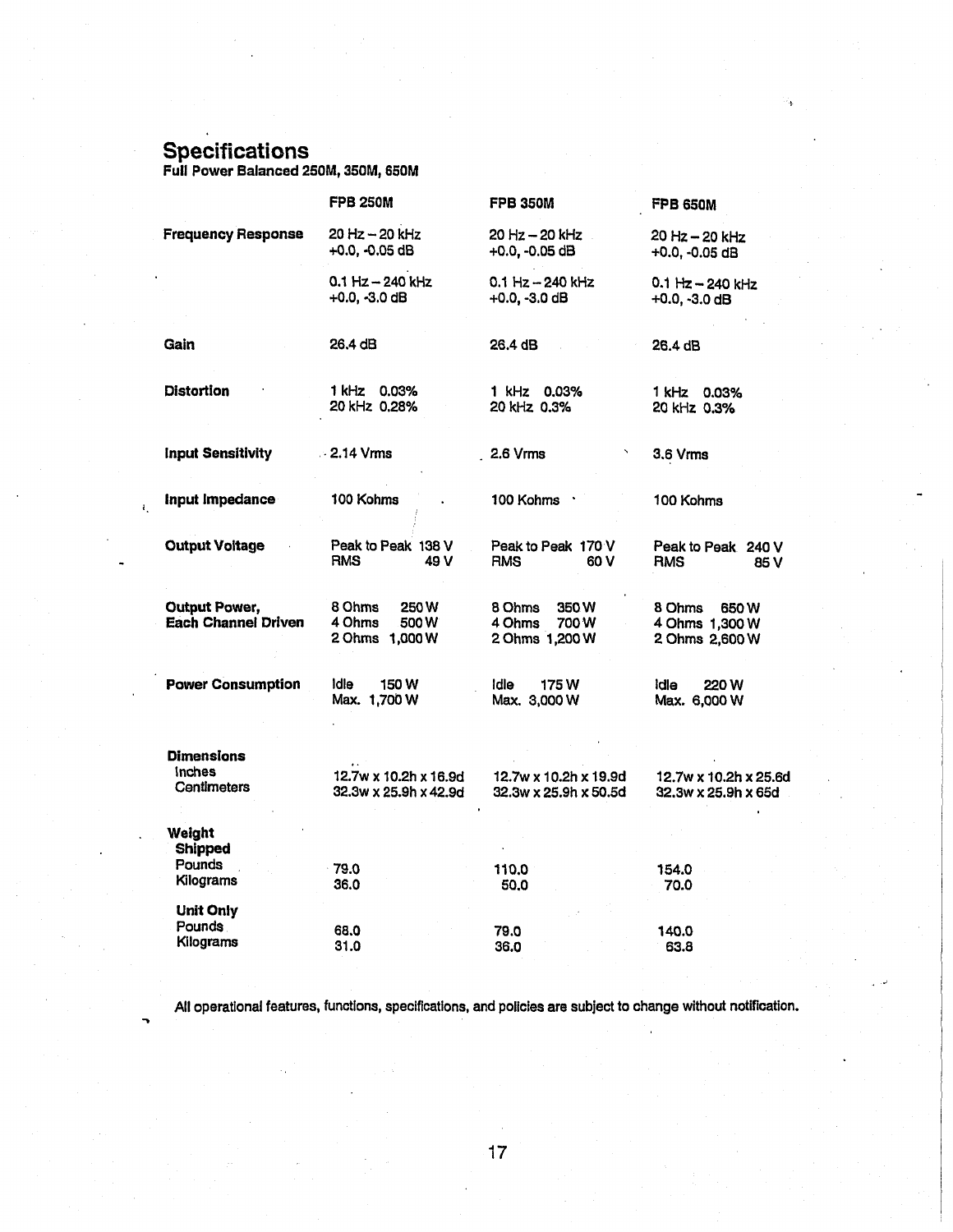# **Return Authorization Procedure**

#### IMPORTANT

If you believe there is a problem with your component, please contact your dealer, distributor, or the Krell® factory to discuss the problem before you return the component for repair. To expedite service, you may wish to complete and e-mail the Service Request Form on our web site at:

#### www.krel/online.com

#### To return a product to Krell®, **please follow this procedure so that we may serve you better:**

- 1. Obtain a Return Authorization Number (R/A number) and shipping address from the Krell<sup>®</sup> Service Department.
- 2. Insure and accept all liability for loss or 'damage to the product during shipment to the Krell® factory and prepay all shipping charges. The product may also be hand delivered if arrangements with the Service Department have been made in advance. Proof of purchase may be required for warranty validation at the time of hand delivery.
- **3.** Use the original packaging to insure the safe transit of the product to the factory, dealer, or distributor, The use of any packaging material other than the original packaging materials is not recommended. Krell<sup>®</sup> may, at its discretion, return a product in new packaging and bill the owner for such packaging if the product received by Krell<sup>®</sup> was boxed in nonstandard packaging or if the original packaging was so damaged that it was unusable. If Krell® determines that new packaging is required, the owner will be notified before the product is returned.

To purchase additional packaging, please contact your authorized Krell® dealer, distributor, or the Krell® Service Department for assistance.

Krel<sup>®</sup> is not responsible for any damage incurred in transit. Krell® will file claims for damages as necessary for products damaged in transit to the factory. The owner is responsible for filing claims for shipping damages that occur during the return shipment.

Replacement parts and/or products will be furnished on an exchange basis only; any parts and/or products returned to Krell® for exchange become the property of Krell<sup>®</sup>.

No expressed or implied warranty is made for any Krell<sup>®</sup> product damaged by accident, abuse, misuse, natural or personal disaster, or unauthorized modification.

In the event that Krell<sup>®</sup> receives a product for warranty service which has been modified in any way without Krell® authorization, all warranties on that product will be void. The product will be returned to original factory layout specifications at the owner's expense before it is repaired. All repairs required after the product has been returned to original factory specification will be charged to the customer, at current parts and labor rates.

|            | To contact the Krell Service Department $\mathbb{R}^n$ |  |  |
|------------|--------------------------------------------------------|--|--|
| TEL.       | 203-799-9954                                           |  |  |
|            | Monday-Friday                                          |  |  |
|            | 9:00 am to 5:00 PM EST                                 |  |  |
| <b>FAX</b> | 203-799-9796                                           |  |  |
|            | E-MAIL krell@krellonline.com                           |  |  |
|            |                                                        |  |  |

PRODUCT SERIAL NUMBER

To register your product for warranty benefits, **Complete and return the Warranty Registration Card enclosed in the shipping box within 15 days** [of **purchase. Thank** you. 1